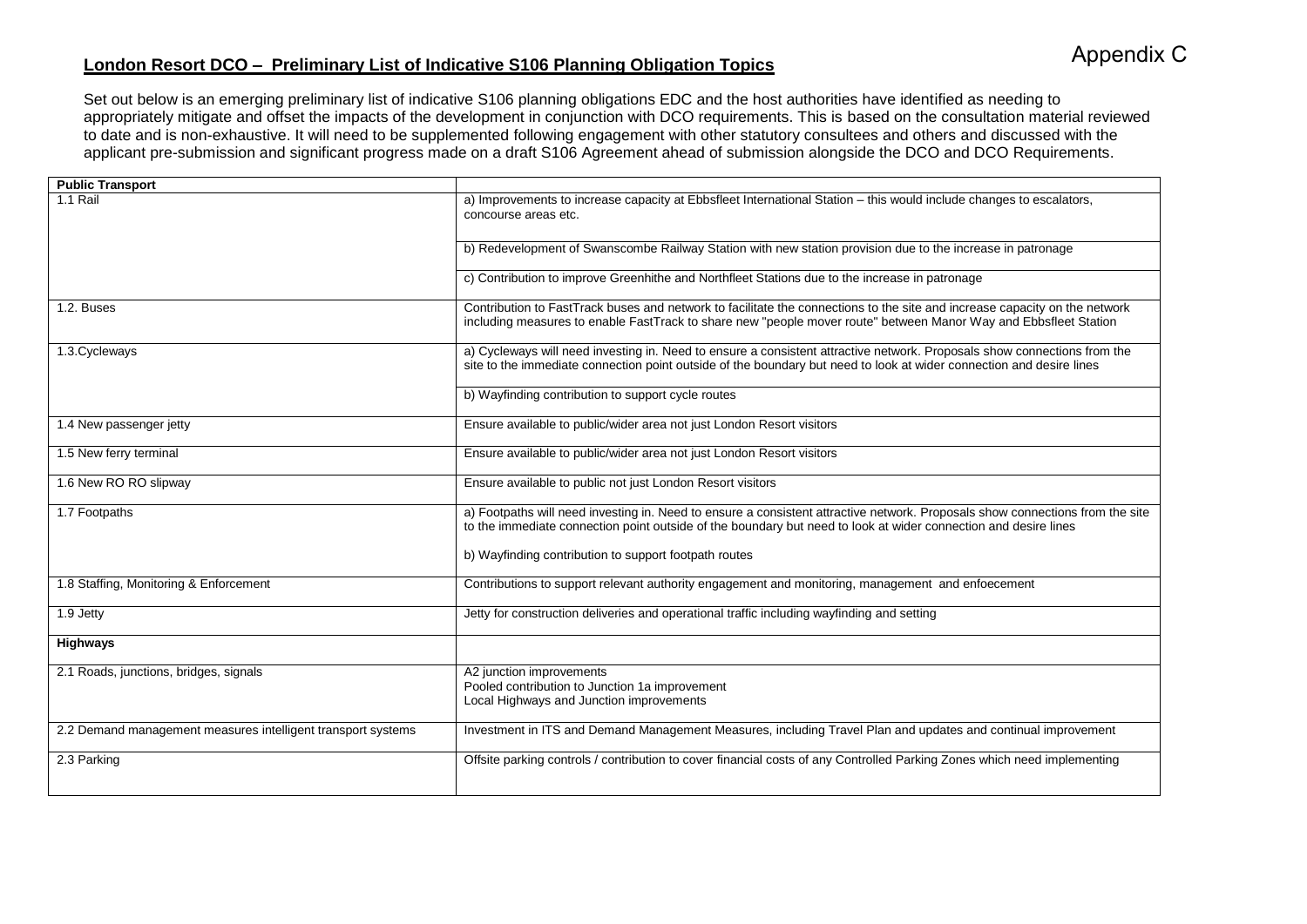| 2.4 Parking Levy and/or Congestion Charge                       | Fund to use to encourage sustainable travel modes if targets are not met & significant funds into Staff Travel Plan to support<br>rail, bus and car club use and comprehensive ticketing strategy to incentivise sustainable transport useage |
|-----------------------------------------------------------------|-----------------------------------------------------------------------------------------------------------------------------------------------------------------------------------------------------------------------------------------------|
| 2.5 Street Lighting                                             | Street lighting enhancements on visitor routes                                                                                                                                                                                                |
| 2.6 Staffing, Monitoring & Enforcement                          | Contributions to support relevant authority engagement and monitoring, management and enforcement                                                                                                                                             |
| 2.7 Phasing                                                     | Phased delivery of works - in conjunction with R5 in DCO - phasing plan providing that:                                                                                                                                                       |
|                                                                 | a) Gate 2 and RDE not to come forward until Gate 1 open                                                                                                                                                                                       |
|                                                                 | b) Resort road to be completed before any opening (link to s278)                                                                                                                                                                              |
| <b>Environmental Health</b>                                     |                                                                                                                                                                                                                                               |
| 3.1 Noise monitoring equipment                                  | NME requirements subject to final noise reports                                                                                                                                                                                               |
| 3.2 Noise monitoring staff/consultant support and hotline costs | Contributions to support relevant authority engagement and monitoring, management and enforcement                                                                                                                                             |
| 3.3 Noise insulation scheme                                     | NIS if required, depending on final noise reports                                                                                                                                                                                             |
| 3.4 Air quality monitoring equipment                            | Air quality monitoring equipment along main routes near sensitive receptors and funding of any AQMA as necessary                                                                                                                              |
| 3.5 Air quality management plans and mitigation measures        | As required due to impact of the development and cumulative impact                                                                                                                                                                            |
| 3.6 Low Emission Zones (LEZs)                                   | As required due to impact of the development and cumulative impact                                                                                                                                                                            |
| 3.7 Electric Vehicle Fleet & Parking                            | EV charging points and fleet of EVs                                                                                                                                                                                                           |
| 3.8 Resourcing for EH                                           | Contribution to resourcing environmental health due to increased workload at both construction and operation stages                                                                                                                           |
| 4. Economic Development, Skills & Training                      |                                                                                                                                                                                                                                               |
| 4.1 Business relocation and support strategy                    | Need for a business relocation and support strategy that supports the existing companies that will be relocated as part of the<br>scheme and creates new business space to enable that to occur locally                                       |
| 4.2 Employment and Skills Contributions                         | Significant contributions to support learning and skills development in the area both during construction and operation<br>phases of the development, including:                                                                              |
|                                                                 | 1. To work with local authorities and local businesses to maximise the use of local businesses in their supply chain                                                                                                                          |
|                                                                 | 2. To provide an on-site training academy during construction to promote skills and training for local people                                                                                                                                 |
|                                                                 | 3. To develop leisure /hospitality focused educational programmes and modules with local schools, colleges and universities                                                                                                                   |
|                                                                 | 4. To provide a skills investment fund to enable local residents to take advantage of opportunities provided by Proposed<br>Development                                                                                                       |
|                                                                 | 5. To provide a facility for staff training and recruitment - a bridge between the Proposed Development and the wider<br>community                                                                                                            |
|                                                                 |                                                                                                                                                                                                                                               |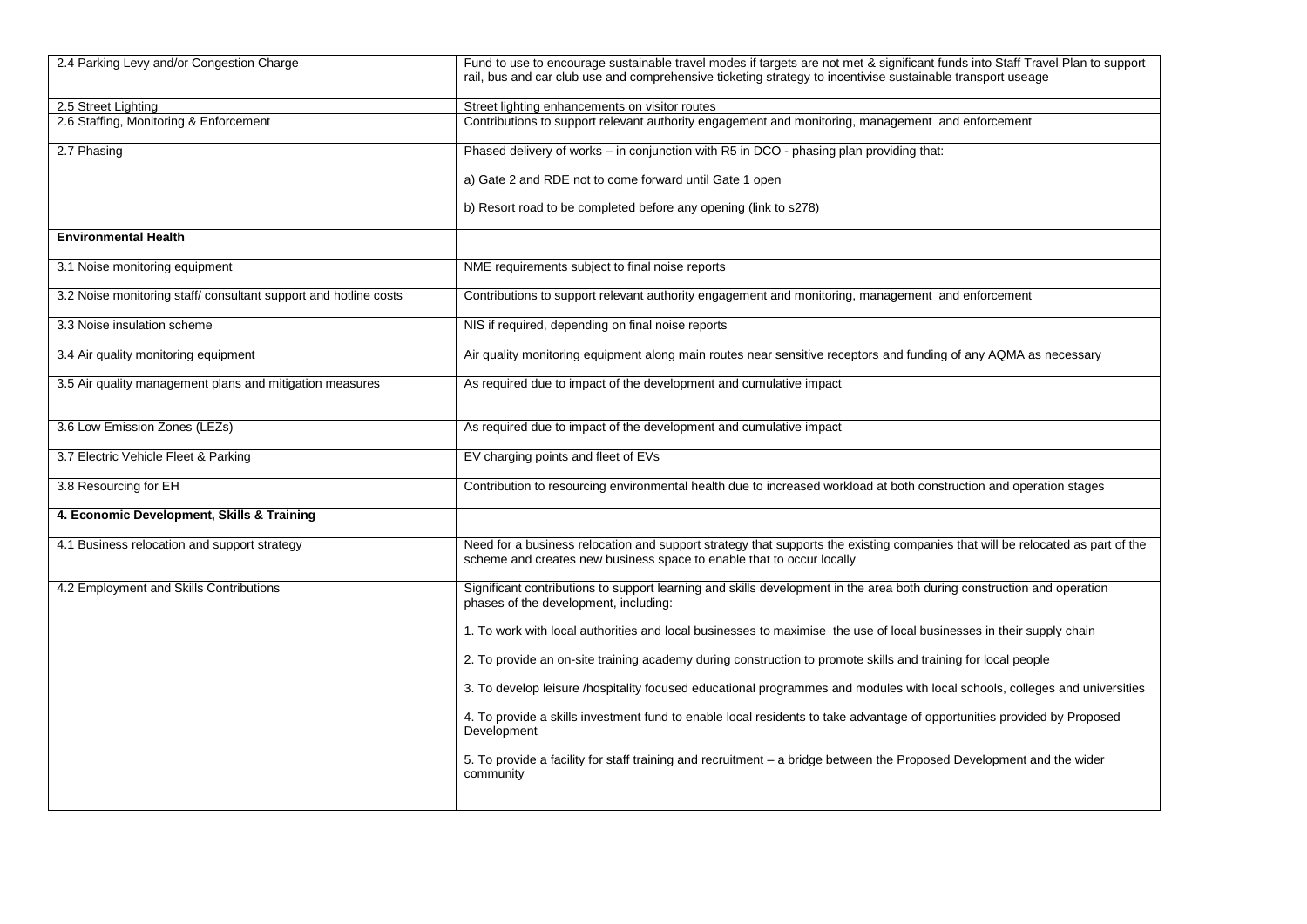| 4.3 STEM boost in schools and higher/further education for supply<br>chain for local opportunities                   | To be targeted locally at job skills areas/employment opportunity areas                                                                                                                                                                                                                                                                                                             |
|----------------------------------------------------------------------------------------------------------------------|-------------------------------------------------------------------------------------------------------------------------------------------------------------------------------------------------------------------------------------------------------------------------------------------------------------------------------------------------------------------------------------|
| 4.4 Digital infrastructure network                                                                                   | Improvements to cater for development and impact                                                                                                                                                                                                                                                                                                                                    |
| 4.5 Investment Partnership programmes funding (inward investment)                                                    | Role of development within local and regional investment programmes, including liaison with Government                                                                                                                                                                                                                                                                              |
| 4.6. Diversity and inclusion initiatives to reduce inequalities and access<br>to employment and skills opportunities | 1. Local advertisement / procurement                                                                                                                                                                                                                                                                                                                                                |
|                                                                                                                      | 2. Support for community based programmes to provide opportunities to residents from disadvantaged backgrounds                                                                                                                                                                                                                                                                      |
|                                                                                                                      | Assess EQIA and target opportunities                                                                                                                                                                                                                                                                                                                                                |
| 5. Community Services Impact                                                                                         |                                                                                                                                                                                                                                                                                                                                                                                     |
| 5.1 Schools                                                                                                          | Contribution to education provision to cater for increased residential development growth to support<br>worker/employee/contractor accommodation required due to the development                                                                                                                                                                                                    |
| 5.2 Healthcare                                                                                                       | Health contribution to EDC Health and Wellbeing Hub and Local Hospitals/GPs arising from the need generated from the<br>worker accommodation                                                                                                                                                                                                                                        |
| 5.3 Temporary Accommodation                                                                                          | Worker accommodation strategy - temporary accommodation for construction workers but designed for quality permanent<br>standard housing - to discuss with applicant                                                                                                                                                                                                                 |
| 5.4 Leisure/ Parks &<br>Recreation                                                                                   | Contribution to upgrade of leisure/parks and recreational facilities arising from the need generated from the worker<br>accommodation                                                                                                                                                                                                                                               |
| 5.5 Community facilities/ centres                                                                                    | Contribution towards community facilities to expand and improve facilities in existing neighbourhoods to cater for increased<br>demands as a result of the resort                                                                                                                                                                                                                   |
| 5.6 Hotel/B&B Sector                                                                                                 | Hotel/B&B impact strategy and mitigation fund - to mitigate impact on local hotels/B&Bs and visitor accommodation due to<br>development - need to assess capacity for other purposes and how resort eats into capacity and measures to address to<br>ensure indirect adverse effects are appropriately mitigated. Need to finalise strategy and impact mitigation fund requirements |
| 5.7 Housing market impacts, including resort worker and supply chain<br>affordable housing needs                     | Affordable housing for workers provision                                                                                                                                                                                                                                                                                                                                            |
| 5.8 Wayfinding/signage improvement                                                                                   | Where relevant to community impacts of the proposed development                                                                                                                                                                                                                                                                                                                     |
| 5.9 Police/Security                                                                                                  | Security contribution to Kent Police to cater for increased demands as a result of the resort                                                                                                                                                                                                                                                                                       |
| 6. Environment                                                                                                       |                                                                                                                                                                                                                                                                                                                                                                                     |
| 6.1 Ecology mitigation                                                                                               | Mitigation for ecology impacts. Smaller scale local enhancements to support the Kent Thameside Green Grid.                                                                                                                                                                                                                                                                          |
| 6.2 Biodiversity net gain                                                                                            | Funding and delivery of offsite compensation scheme to achieve biodiversity net gain in accordance with PEIR commitment                                                                                                                                                                                                                                                             |
| 6.3 Species mitigation                                                                                               | Offsite species mitigation, e.g. birds, other species potentially impacted                                                                                                                                                                                                                                                                                                          |
| 6.4 Habitat mitigation                                                                                               | Managed alteration to flood defences and along riverbank profile dry sections of Kent project site to provide additional<br>saltmarsh habitat (river flood wall and riverside path improvements)                                                                                                                                                                                    |